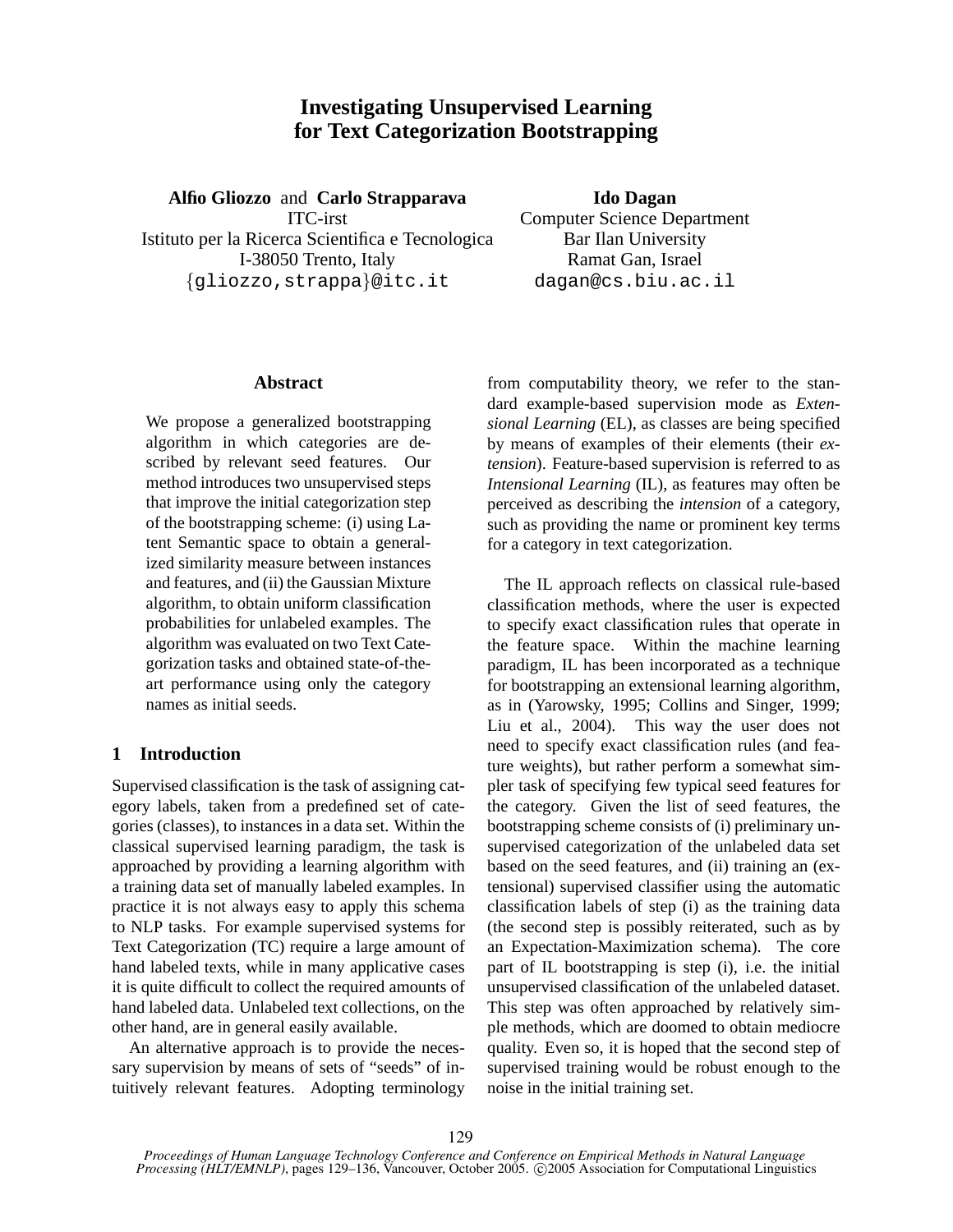The goal of this paper is to investigate additional principled unsupervised mechanisms within the initial classification step, applied to the text categorization. In particular, (a) utilizing a Latent Semantic Space to obtain better similarity assessments between seeds and examples, and (b) applying a Gaussian Mixture (GM) algorithm, which provides a principled unsupervised estimation of classification probability. As shown in our experiments, incorporating these steps consistently improved the accuracy of the initial categorization step, which in turn yielded a better final classifier thanks to the more accurate training set. Most importantly, we obtained comparable or better performance than previous IL methods using *only* the category names as the seed features; other IL methods required collecting a larger number of seed terms, which turns out to be a somewhat tricky task.

Interesting results were revealed when comparing our IL method to a state-of-the-art extensional classifier, trained on manually labeled documents. The EL classifier required 70 (Reuters dataset) or 160 (Newsgroup dataset) documents per category to achieve the same performance that IL obtained using only the category names. These results suggest that IL may provide an appealing cost-effective alternative when sub-optimal accuracy suffices, or when it is too costly or impractical to obtain sufficient labeled training. Optimal combination of extensional and intensional supervision is raised as a challenging topic for future research.

### **2 Bootstrapping for Text Categorization**

The TC task is to assign category labels to documents. In the IL setting, a category  $C_i$  is described by providing a set of relevant features, termed an *intensional description* (ID),  $id_{c_i} \subseteq V$ , where V is the vocabulary. In addition a training corpus  $T = \{t_1, t_2, \ldots t_n\}$  of *unlabeled* texts is provided. Evaluation is performed on a separate test corpus of labeled documents, to which standard evaluation metrics can be applied.

The approach of categorizing texts based on lists of keywords has been attempted rather rarely in the literature (McCallum and Nigam, 1999; Ko and Seo, 2000; Liu et al., 2004; Ko and Seo, 2004). Several names have been proposed for it – such as *TC by bootstrapping with keywords*, *unsupervised TC*, *TC by labelling words* – where the proposed methods

fall (mostly) within the IL settings described here $<sup>1</sup>$ .</sup>

It is possible to recognize a common structure of these works, based on a typical bootstrap schema (Yarowsky, 1995; Collins and Singer, 1999):

- **Step 1:** *Initial unsupervised categorization.* This step was approached by applying some similarity criterion between the initial category seed and each unlabeled document. Similarity may be determined as a binary criterion, considering each seed keyword as a classification rule (McCallum and Nigam, 1999), or by applying an IR style vector similarity measure. The result of this step is an initial categorization of (a subset of) the unlabeled documents. In (Ko and Seo, 2004) term similarity techniques were exploited to expand the set of seed keywords, in order to improve the quality of the initial categorization.
- **Step 2:** *Train a supervised classifier on the initially categorized set.* The output of Step 1 is exploited to train an (extensional) supervised classifier. Different learning algorithms have been tested, including SVM, Naive Bayes, Nearest Neighbors, and Rocchio. Some works (McCallum and Nigam, 1999; Liu et al., 2004) performed an additional Expectation Maximization algorithm over the training data, but reported rather small incremental improvements that do not seem to justify the additional effort.

(McCallum and Nigam, 1999) reported categorization results close to human agreement on the same task. (Liu et al., 2004) and (Ko and Seo, 2004) contrasted their word-based TC algorithm with the performance of an extensional supervised algorithm, achieving comparable results, while in general somewhat lower. It should be noted that it has been more difficult to define a common evaluation framework for comparing IL algorithms for TC, due to the subjective selection of seed IDs and to the lack of common IL test sets (see Section 4).

<sup>&</sup>lt;sup>1</sup>The major exception is the work in (Ko and Seo, 2004), which largely follows the IL scheme but then makes use of labeled data to perform a chi-square based feature selection before starting the bootstrap process. This clearly falls outside the IL setting, making their results incomparable to other IL methods.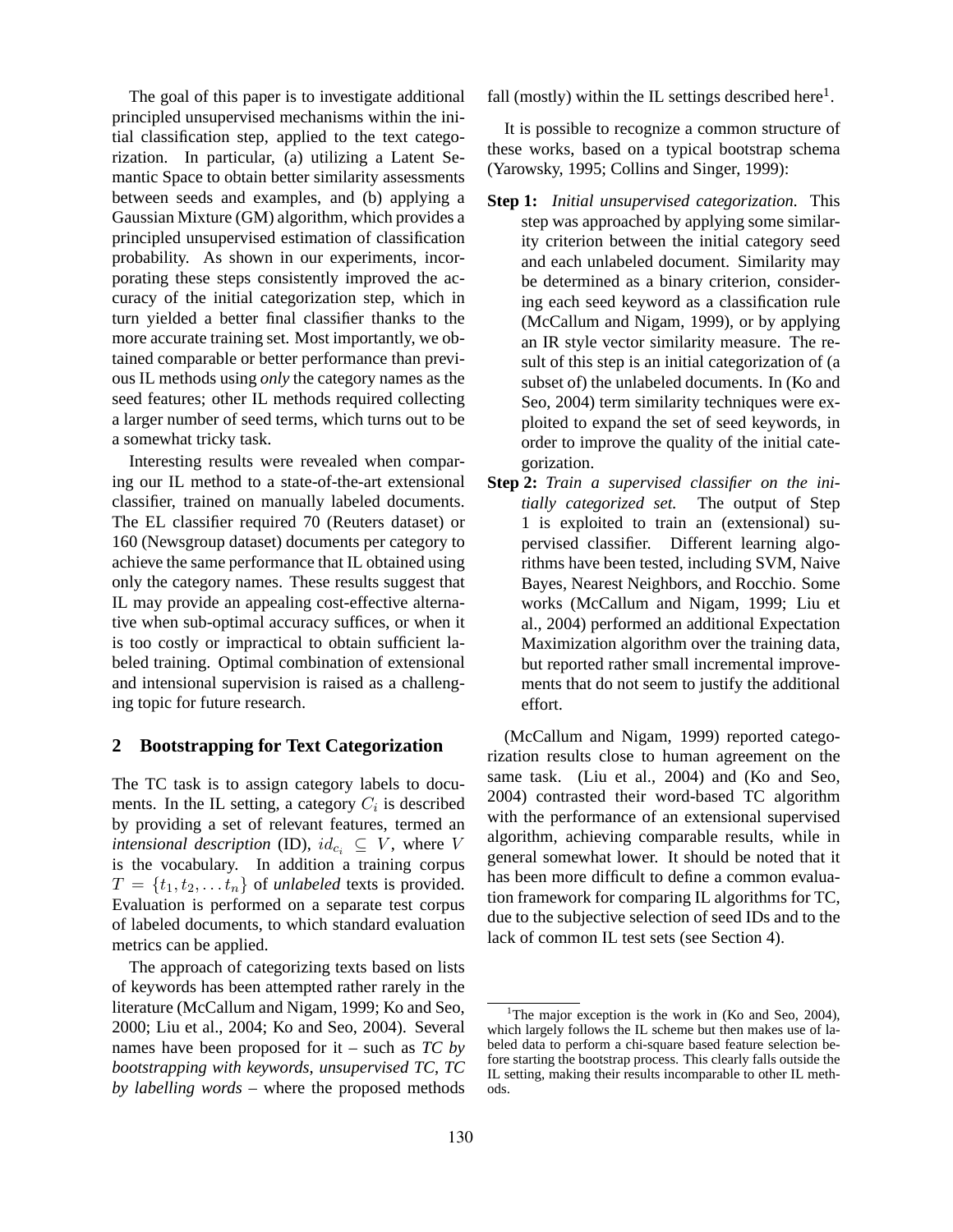# **3 Incorporating Unsupervised Learning into Bootstrap Schema**

In this section we show how the core Step 1 of the IL scheme – the initial categorization – can be boosted by two unsupervised techniques. These techniques fit the IL setting and address major constraints of it. The first is exploiting a generalized similarity metric between category seeds (IDs) and instances, which is defined in a Latent Semantic space. Applying such unsupervised similarity enables to enhance the amount of information that is exploited from each seed feature, aiming to reduce the number of needed seeds. The second technique applies the unsupervised Gaussian Mixture algorithm, which maps similarity scores to a principled classification probability value. This step enables to obtain a uniform scale of classification scores across all categories, which is typically obtained only through calibration over labeled examples in extensional learning.

### **3.1 Similarity in Latent Semantic Space**

As explained above, Step 1 of the IL scheme assesses a degree of "match" between the seed terms and a classified document. It is possible first to follow the intuitively appealing and principled approach of (Liu et al., 2004), in which IDs (category seeds) and instances are represented by vectors in a usual IR-style Vector Space Model (VSM), and similarity is measured by the cosine function:

$$
\operatorname{\bf sim}_{vsm}(id_{c_i}, t_j) = \cos(i\vec{d}_{c_i}, \vec{t_j})\tag{1}
$$

where  $\vec{id}_{c_i} \in \mathbf{R}^{|V|}$  and  $\vec{t_j} \in \mathbf{R}^{|V|}$  are the vectorial representations in the space  $\mathbf{R}^{[V]}$  respectively of the category ID  $id_{c_i}$  and the instance  $t_j$ , and V is the set of all the features (the vocabulary).

However, representing seeds and instances in a standard feature space is severely affected in the IL setting by feature sparseness. In general IDs are composed by short lists of features, possibly just a single feature. Due to data sparseness, most instances do not contain any feature in common with any category's ID, which makes the seeds irrelevant for most instances (documents in the text categorization case). Furthermore, applying direct matching only for a few seed terms is often too crude, as it ignores the identity of the other terms in the document.

The above problems may be reduced by considering some form of similarity in the feature space, as it enables to compare additional document terms with the original seeds. As mentioned in Section 2, (Ko and Seo, 2004) expanded explicitly the original category IDs with more terms, using a concrete query expansion scheme. We preferred using a generalized similarity measure based on representing features and instances a Latent Semantic (LSI) space (Deerwester et al., 1990). The dimensions of the Latent Semantic space are the most explicative principal components of the feature-by-instance matrix that describes the unlabeled data set. In LSI both coherent features (i.e. features that often cooccur in the same instances) and coherent instances (i.e. instances that share coherent features) are represented by similar vectors in the reduced dimensionality space. As a result, a document would be considered similar to a category ID if the seed terms and the document terms tend to co-occur overall in the given corpus.

The Latent Semantic Vectors for IDs and documents were calculated by an empirically effective variation (self-reference omitted for anonymity) of the *pseudo-document* methodology to fold-in documents, originally suggested in (Berry, 1992). The similarity function  $\sin n_{lsi}$  is computed by the cosine metric, following formula 1, where  $\vec{id}_{c_i}$  and  $\vec{t}_j$  are replaced by their Latent Semantic vectors. As will be shown in section 4.2, using such non sparse representation allows to drastically reduce the number of seeds while improving significantly the recall of the initial categorization step.

# **3.2 The Gaussian Mixture Algorithm and the initial classification step**

Once having a similarity function between category IDs and instances, a simple strategy is to base the classification decision (of Step 1) directly on the obtained similarity values (as in (Liu et al., 2004), for example). Typically, IL works adopt in Step 1 a single-label classification approach, and classify each instance (document) to only one category. The chosen category is the one whose ID is most similar to the classified instance amongst all categories, which does not require any threshold tuning over labeled examples. The subsequent training in Step 2 yields a standard EL classifier, which can then be used to assign multiple categories to a document.

Using directly the output of the similarity function for classification is problematic, because the obtained scales of similarity values vary substantially across different categories. The variability in sim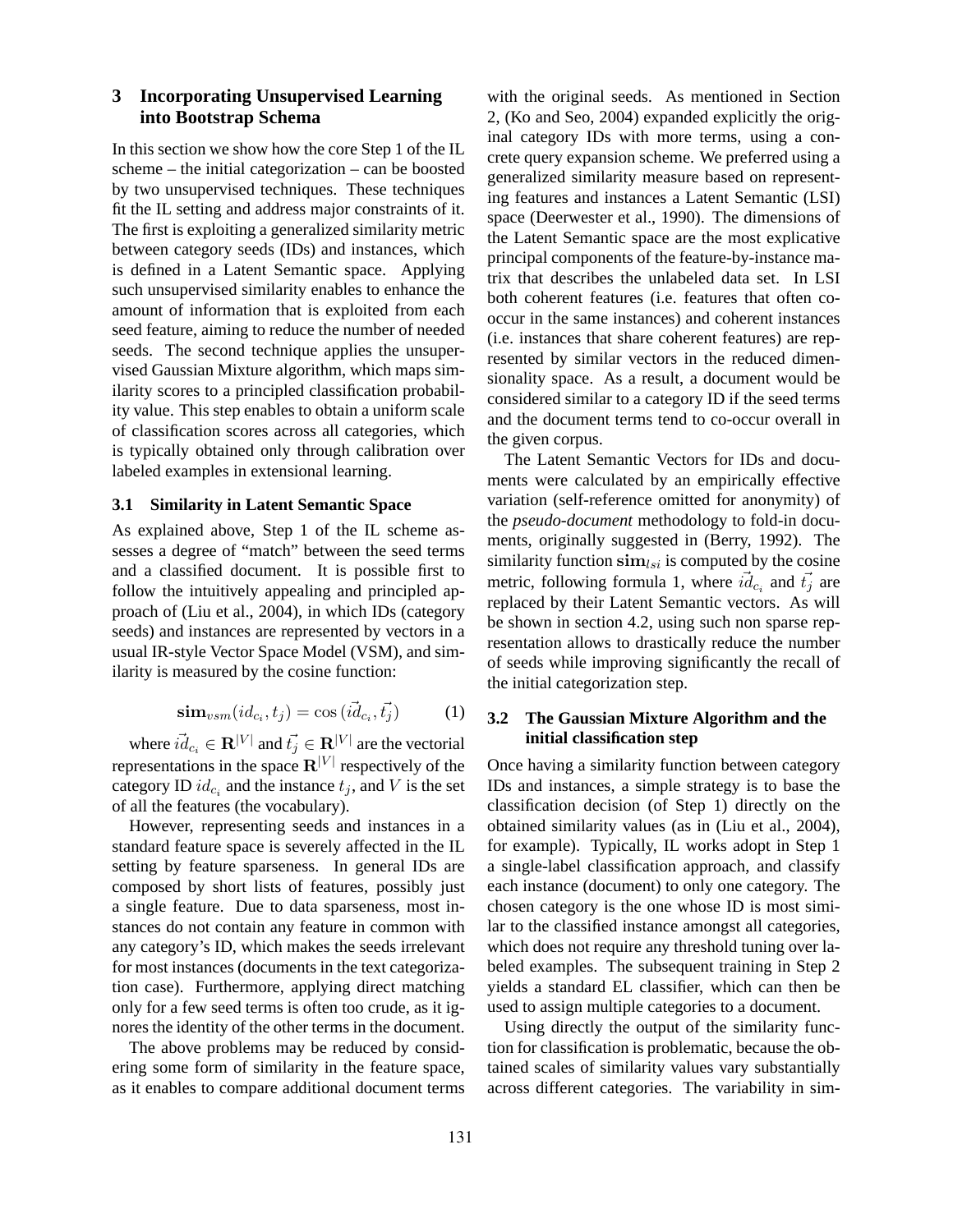ilarity value ranges is caused by variations in the number of seed terms per category and the levels of their generality and ambiguity. As a consequence, choosing the class with the highest absolute similarity value to the instance often leads to selecting a category whose similarity values tend to be generally higher, while another category could have been more similar to the classified instance if normalized similarity values were used.

As a solution we propose using an algorithm based on unsupervised estimation of Gaussian Mixtures (GM), which differentiates relevant and nonrelevant category information using statistics from unlabeled instances. We recall that mixture models have been widely used in pattern recognition and statistics to approximate probability distributions. In particular, a well-known nonparametric method for density estimation is the so-called Kernel Method (Silverman, 1986), which approximates an unknow density with a mixture of kernel functions, such as gaussians functions. Under mild regularity conditions of the unknown density function, it can be shown that mixtures of gaussians converge, in a statistical sense, to *any* distribution.

More formally, let  $t_i \in T$  be an instance described by a vector of features  $\vec{t}_i \in \mathbf{R}^{|V|}$  and let  $id_{c_i} \subset V$ be the ID of category  $C_i$ ; let  $\textbf{sim}(id_{c_i}, t_j) \in \mathbf{R}$  be a similarity function among instances and IDs, with the only expectation that it monotonically increases according to the "closeness" of  $id_{c_i}$  and  $t_j$  (see Section 3.1).

For each category  $C_i$ , GM induces a mapping from the similarity scores between its ID and any instance  $t_j$ ,  $\operatorname{sim}(id_{c_i}, t_j)$ , into the probability of  $C_i$ given the text  $t_j$ ,  $P(C_i|t_j)$ . To achieve this goal GM performs the following operations: (i) it computes the set  $\mathcal{S}_i = \{\textbf{sim}(id_{c_i}, t_j) | t_j \in T\}$  of the similarity scores between the ID  $id_{c_i}$  of the category  $C_i$  and all the instances  $t_j$  in the unlabeled training set  $T$ ; (ii) it induces from the empirical distribution of values in  $S_i$  a Gaussian Mixture distribution which is composed of two "hypothetic" distributions  $\mathcal{C}_i$  and  $\overline{\mathcal{C}_i}$ , which are assumed to describe respectively the distributions of similarity scores for positive and negative examples; and (iii) it estimates the conditional probability  $P(C_i | \textbf{sim}(id_{c_i}, t_j))$  by applying the Bayes theorem on the distributions  $C_i$ and  $\overline{C}_i$ . These steps are explained in more detail below.

The core idea of the algorithm is in step (ii). Since

we do not have labeled training examples we can only obtain the set  $S_i$  which includes the similarity scores for all examples together, both positive and negative. We assume, however, that similarity scores that correspond to positive examples are drawn from one distribution,  $P(\textbf{sim}(id_{c_i}, t_j)|C_i)$ , while the similarity scores that correspond to negative examples are drawn from another distribution,  $P(\textbf{sim}(id_{c_i}, t_j)|\overline{C_i})$ . The observed distribution of similarity values in  $S_i$  is thus assumed to be a mixture of the above two distributions, which are recovered by the GM estimation.

Figure 1 illustrates the mapping induced by GM from the empirical mixture distribution: dotted lines describe the Probability Density Functions (PDFs) estimated by GM for  $\mathcal{C}_i$ ,  $\mathcal{C}_i$ , and their mixture from the empirical distribution  $(S_i)$  (in step (ii)). The continuous line is the mapping induced in step (iii) of the algorithm from similarity scores between instances and IDs (x axis) to the probability of the instance to belong to the category (y axis).



Figure 1: Mapping induced by GM for the category *rec.motorcycles* in the 20newsgroups data set.

The probabilistic mapping estimated in step (iii) for a category  $C_i$  given an instance  $t_j$  is computed by applying Bayes rule:

$$
P(C_i|t_j) = P(C_i|\text{sim}(id_{c_i}, t_j)) = P(\text{sim}(id_{c_i}, t_j)|C_i)P(C_i)
$$
  
= 
$$
\frac{P(\text{sim}(id_{c_i}, t_j)|C_i)P(C_i)}{P(\text{sim}(id_{c_i}, t_j)|C_i)P(C_i) + P(\text{sim}(C_i, t_j)|\overline{C_i})P(\overline{C_i})}
$$
 (2)

where  $P(\text{sim}(id_{c_i}, t_j)|C_i)$  is the value of the *PDF* of  $C_i$  at the point  $\operatorname{sim}(id_{c_i}, t_j)$ ,  $P(\textbf{sim}(id_{c_i}, t_j)|C_i)$  is the value of the  $PDF$  of  $\mathcal{C}_i$  at the same point,  $P(C_i)$  is the area of the distribution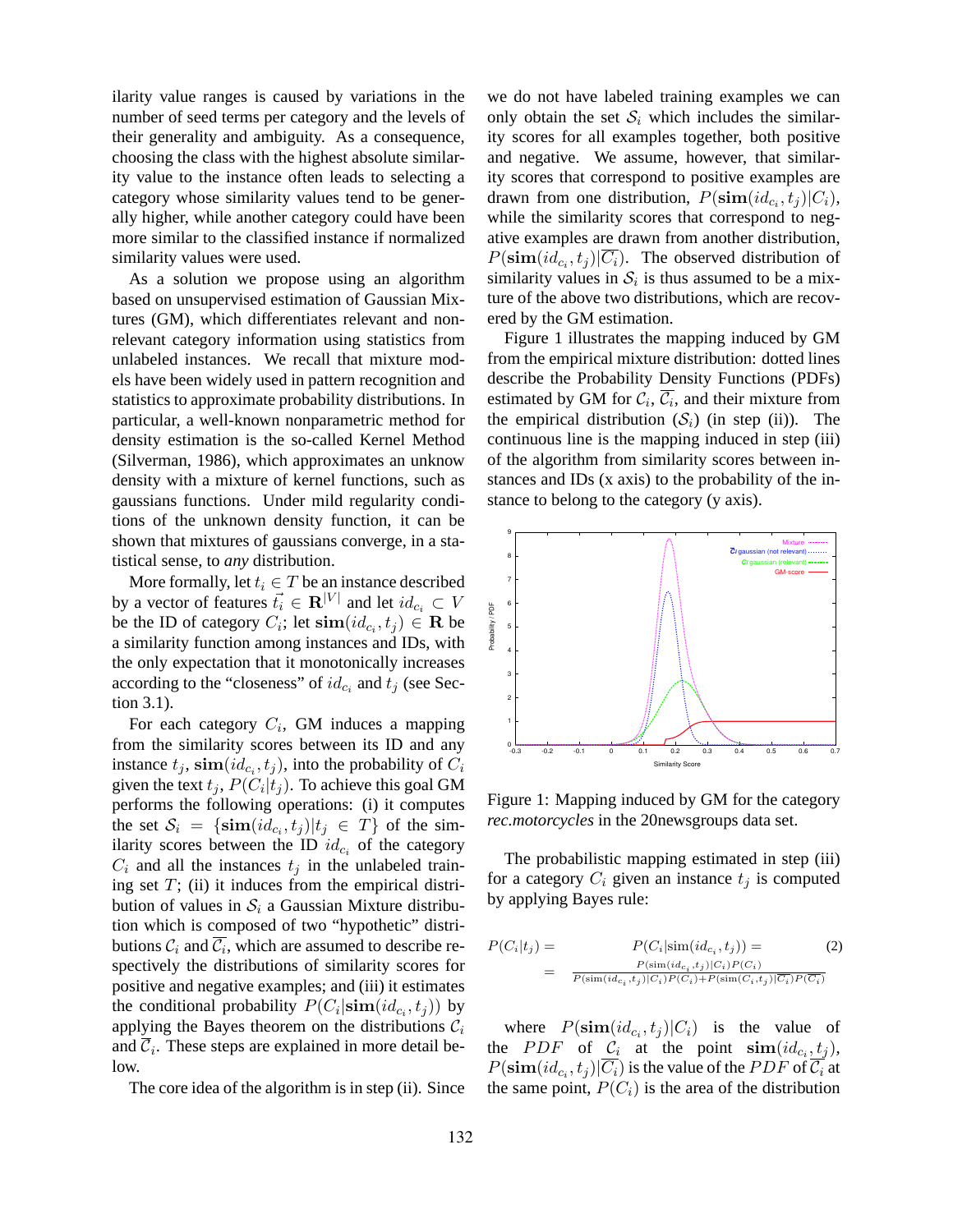$\mathcal{C}_i$  and  $P(\overline{C_i})$  is the area of the distribution  $\overline{\mathcal{C}_i}$ . The mean and variance parameters of the two distributions  $\mathcal{C}_i$  and  $\overline{\mathcal{C}_i}$ , used to evaluate equation 2, are estimated by the rather simple application of the Expectation Maximization (EM) algorithm for Gaussian Mixtures, as summarized in (Gliozzo et al., 2004).

Finally, following the single-labeled categorization setting of Step 1 in the IL scheme, the most likely category is assigned to each instance, that is,  $argmax_{C_i} P(C_i|t_j).$ 

#### **3.3 Summary of the Bootstrapping Algorithm**

**step 1.a: Latent Semantic Space.** Instances and Intensional Descriptions of categories (the seeds) are represented by vectors in Latent Semantic space. As an option, the algorithm can work with the classical Vector Space Model using the original feature space. Similarity scores between IDs and instances are computed by the Cosine measure.

**step 1.b: GM.** The mapping functions  $P(C_i|t_j)$ for each category, conditioned on instances  $t_i$ , are induced by the GM algorithm. To that end, an Expectation Maximization algorithm estimates the parameters of the two component distributions of the observed mixture, which correspond to the distributions of similarity values for positive and negative examples. As an option, the GM mapping can be avoided.

**step 1.c: Categorization.** Each instance is classified to the most probable category  $argmax_{C_i} P(C_i|t_j).$ 

**step 2: Bootstrapping an extensional classifier.** An EL classifier (SVM) is trained on the set of labeled instances resulting from step 1.c.

### **4 Evaluation**

#### **4.1 Intensional Text Categorization Datasets**

Even though some typical data sets have been used in the TC literature (Sebastiani, 2002), the datasets used for IL learning were not standard. Often there is not sufficient clarity regarding details such as the exact version of the corpus used and the training/test splitting. Furthermore, the choice of categories was often not standard: (Ko and Seo, 2004) omitted 4 categories from the 20-Newsgroup dataset, while (Liu et al., 2004) evaluated their method on 4 separate subsets of the 20-Newsgroups, each containing only 4-5 categories. Such issues make it rather difficult to compare thoroughly different techniques, yet we have conducted several comparisons in Subsection 4.5 below. In the remainder of this Subsection we clearly state the corpora used in our experiments and the pre-processing steps performed on them.

**20newsgroups.** The 20 Newsgroups data set is a collection of newsgroup documents, partitioned (nearly) evenly across 20 different newsgroups. As suggested in the dataset Web site<sup>2</sup>, we used the "bydate" version: the corpus (18941 documents) is sorted by date and divided in advance into a training (60%) set and a chronologically following test set (40%) (so there is no randomness in train/test set selection), it does not include crossposts (duplicates), and (more importantly) does not include non-textual newsgroup-identifying headers which often help classification (Xref, Newsgroups, Path, Followup-To, Date).

We will first report results using *initial seeds* for the category ID's, which were selected using only the words in the category names, with some trivial transformations (i.e. cryptography#n for the category sci.crypt, x-windows#n for the category comp.windows.x). We also tried to avoid "overlapping" seeds, i.e. for the categories rec.sport.baseball and rec.sport.hockey the seeds are only {baseball#n} and {hockey#n} respectively and not {sport#n, baseball#n} and  ${sporttn, hockey#n}^3$ .

**Reuters-10.** We used the top 10 categories (Reuters-10) in the *Reuters-21578* collection Aptè split<sup>4</sup> The complete Reuters collection includes 12,902 documents for 90 categories, with a fixed splitting between training and test data  $(70/30\%)$ . Both the Aptè and Aptè-10 splits are often used in TC tasks, as surveyed in (Sebastiani, 2002). To obtain the Reuters-10

<sup>&</sup>lt;sup>2</sup>The collection is available at www.ai.mit.edu/people/jrennie/20Newsgroups.

<sup>&</sup>lt;sup>3</sup>One could propose as a guideline for seed selection those seeds that maximize their distances in the LSI vector space model. On this perspective the LSI vectors built from {sport#n, baseball#n} and {sport#n, hockey#n} are closer than the vectors that represent {baseball#n} and {hockey#n}. It may be noticed that this is a reason for the slight initial performance decrease in the learning curve in Figure 2 below.

<sup>4</sup> available at http://kdd.ics.uci.edu/databases/ reuters21578/reuters21578.html).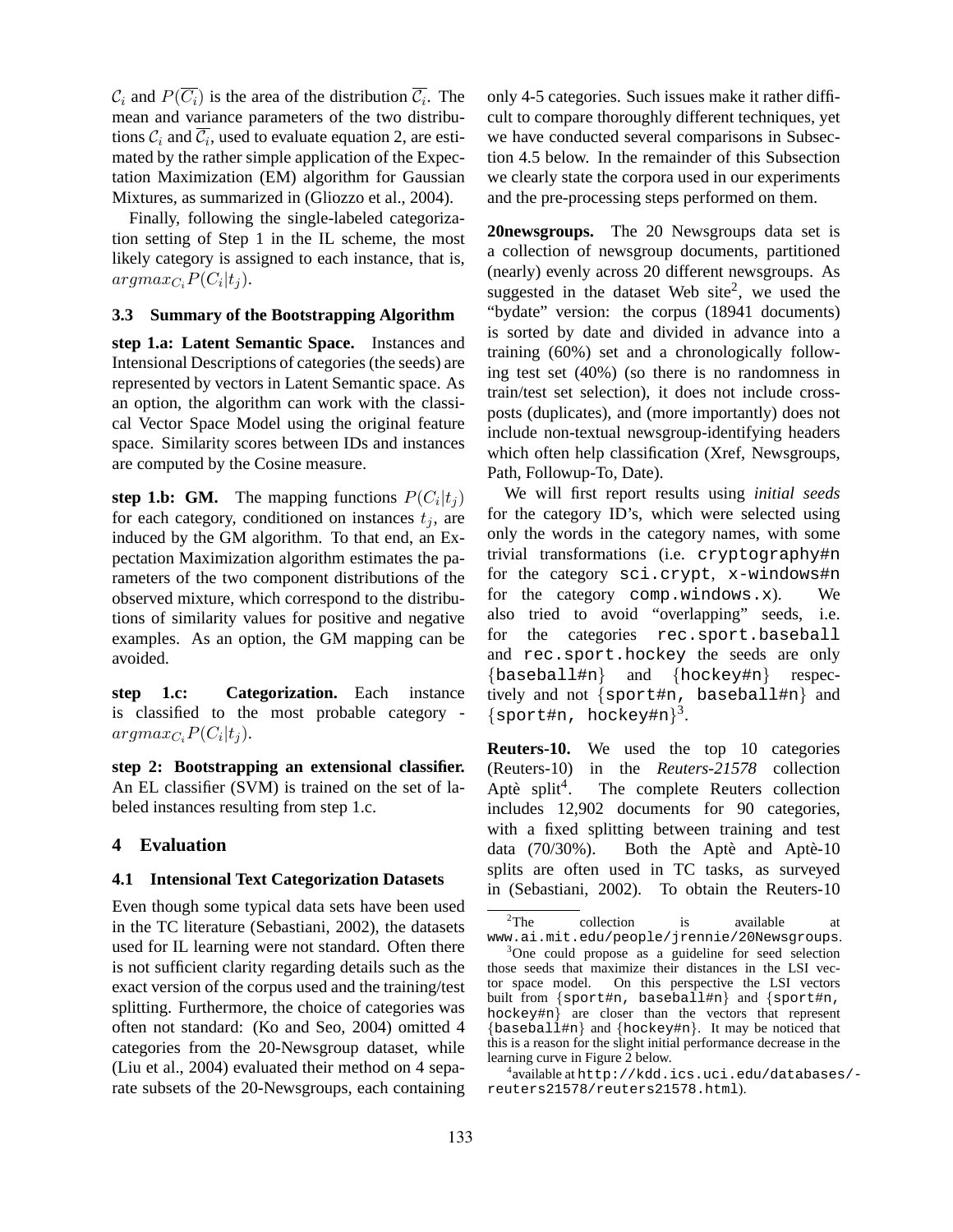Aptè split we selected the 10 most frequent categories: Earn, Acquisition, Money-fx, Grain, Crude, Trade, Interest, Ship, Wheat and Corn. The final data set includes 9296 documents. The initial seeds are only the words appearing in the category names.

**Pre-processing.** In both data sets we tagged the texts for part-of-speech and represented the documents by the frequency of each pos-tagged lemma, considering only nouns, verbs, adjectives, and adverbs. We induced the Latent Semantic Space from the training part<sup>5</sup> and consider the first 400 dimensions.

# **4.2 The impact of LSI similarity and GM on IL performance**

In this section we evaluate the incremental impact of LSI similarity and the GM algorithm on IL performance. When avoiding both techniques the algorithm uses the simple cosine-based method over the original feature space, which can be considered as a baseline (similar to the method of (Liu et al., 2004)). We report first results using only the names of the categories as initial seeds.

Table 1 displays the F1 measure for the 20newsgroups and Reuters data sets, with and without LSI and with and without GM. The performance figures show the incremental benefit of both LSI and GM. In particular, when starting with just initial seeds and do not exploit the LSI similarity mechanism, then the performance is heavily penalized.

As mentioned above, the bootstrapping step of the algorithm (Step 2) exploits the initially classified instances to train a supervised text categorization classifier based on Support Vector Machines. It is worthwhile noting that the increment of performance after bootstrapping is generally higher when GM and LSI are incorporated, thanks to the higher quality of the initial categorization which was used for training.

#### **4.3 Learning curves for the number of seeds**

This experiment evaluates accuracy change as a function of the number of initial seeds. The ex-

|               |     |     | Reuters | 20 Newsgroups |
|---------------|-----|-----|---------|---------------|
|               | LSI | GМ  | F1      | FI            |
|               | no  | no  | 0.38    | 0.25          |
| + bootstrap   |     |     | 0.42    | 0.28          |
|               | no  | yes | 0.41    | 0.30          |
| + bootstrap   |     |     | 0.46    | 0.34          |
|               | yes | no  | 0.46    | 0.50          |
| $+$ bootstrap |     |     | 0.47    | 0.53          |
|               | yes | yes | 0.58    | 0.60          |
| + bootstrap   |     |     | 0.74    | 0.65          |

Table 1: Impact of LSI vector space and GM



Figure 2: Learning curves on initial seeds for 20 newsgroups, LSI and Classical VSM (no LSI)

periment was performed for the 20 newsgroups corpus using both the LSI and the Classical vector space model. Additional seeds, beyond the category names, were identified by two lexicographers. For each category, the lexicographers were provided with a list of 100 seeds produced by the LSI similarity function applied to the category name (one list of 100 candidate terms for each category). From these lists the lexicographers selected the words that were judged as significantly related to the respective category, picking a mean of 40 seeds per category.

As seen in Figure 2, the learning curve using LSI vector space model dramatically outperforms the one using classical vector space. As can be expected, when using the original vector space (no generalization) the curve improves quickly with a few more terms. More surprisingly, with LSI similarity the best performance is obtained using the minimal initial seeds of the category names, while adding more seeds degrades performance. This might suggest that category names tend to be highly

<sup>&</sup>lt;sup>5</sup>From a machine learning point of view, we could run the LSA on the full corpus (i.e. training and test), the LSA being a completely unsupervised technique (i.e. it does not take into account the data annotation). However, from an applicative point of view it is much more sensible to have the LSA built on the training part only. If we run the LSA on the full corpus, the performance figures increase in about 4 points.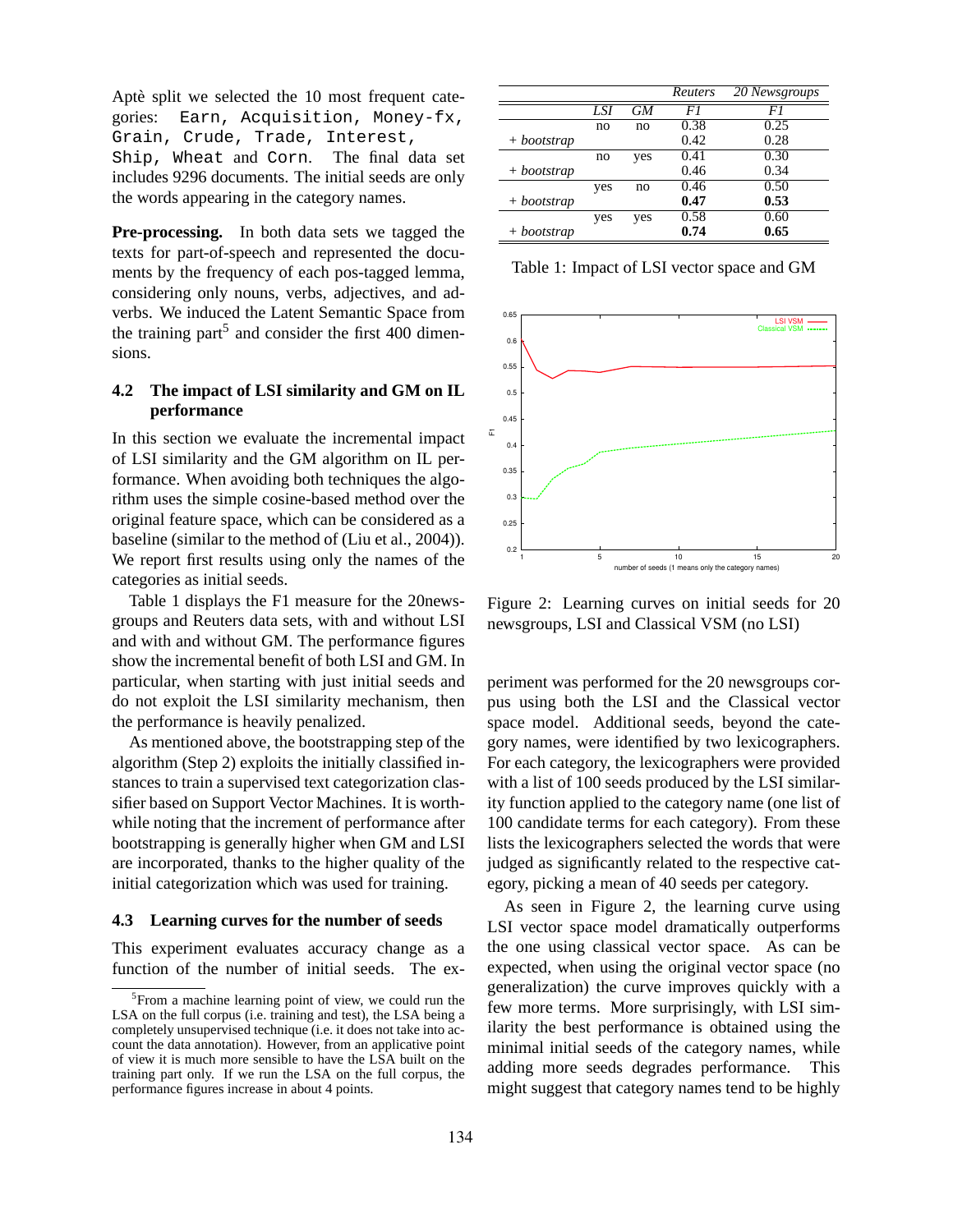indicative for the intensional meaning of the category, and therefore adding more terms introduces additional noise. Further research is needed to find out whether other methods for selecting additional seed terms might yield incremental improvements. The current results, though, emphasize the benefit of utilizing LSI and GM. These techniques obtain state-of-the-art performance (see comparisons in Section 4.5) using only the category names as seeds, allowing us to skip the quite tricky phase of collecting manually a larger number of seeds.

#### **4.4 Extensional vs. Intensional Learning**

A major point of comparison between IL and EL is the amount of supervision effort required to obtain a certain level of performance. To this end we trained a supervised classifier based on Support Vector Machines, and draw its learning curves as a function of percentage of the training set size (Figure 3). In the case of 20newsgroups, to achieve the 65% F1 performance of IL the supervised settings requires about 3200 documents (about 160 texts per category), while our IL method requires only the category name. Reuters-10 is an easier corpus, therefore EL achieves rather rapidly a high performance. But even here using just the category name is equal on average to labeling 70 documents per-category (700 in total). These results suggest that IL may provide an appealing cost-effective alternative in practical settings when sub-optimal accuracy suffices, or when it is too costly or impractical to obtain sufficient amounts of labeled training sets.

It should also be stressed that when using the complete labeled training corpus state-of-the-art EL outperforms our best IL performance. This result deviates from the flavor of previous IL literature, which reported almost comparable performance relative to EL. As mentioned earlier, the method of (Ko and Seo, 2004) (as we understand it) utilizes labeled examples for feature selection, and therefore cannot be compared with our strict IL setting. As for the results in (Liu et al., 2004), we conjecture that their comparable performance for IL and EL may not be sufficiently general, for several reasons: the easier classification task (4 subsets of 20-Newsgroups of 4-5 categories each); the use of the usually weaker Naive-Bayes as the EL device; the use of clustering as an aid for selecting the seed terms from the 20-Newsgroup subsets, which might not scale up well when applied to a large number of categories of varying size.



Figure 3: *Extensional* learning curves on as percentage of the training set.

#### **4.5 Comparisons with other algorithms**

As mentioned earlier it is not easy to conduct a thorough comparison with other algorithms in the literature. Most IL data sets used for training and evaluation are either not available (McCallum and Nigam, 1999) or are composed by somewhat arbitrary subsets of a standard data set. Another crucial aspect is the particular choice of the seed terms selected to compose an ID, which affects significantly the overall performance of the algorithm.

As a baseline system, we implemented a rule based approach in the spirit of (McCallum and Nigam, 1999). It is based on two steps. First, all the documents in the unlabeled training corpus containing at least one word in common with one and only one category ID are assigned to the respective class. Second, a supervised classifier based on SVM is trained on the labeled examples. Finally, the supervised classifier is used to perform the final categorization step on the test corpus. Table 2 reports the F1 measure of our replication of this method, using the category name as seed, which is substantially lower than the performance of the method we presented in this paper.

|             | <b>Reuters</b> | 20 Newsgroups |
|-------------|----------------|---------------|
|             | 0.34           | 0.30          |
| + bootstrap | 0.42           | 0.47          |

Table 2: Rule-based baseline performance